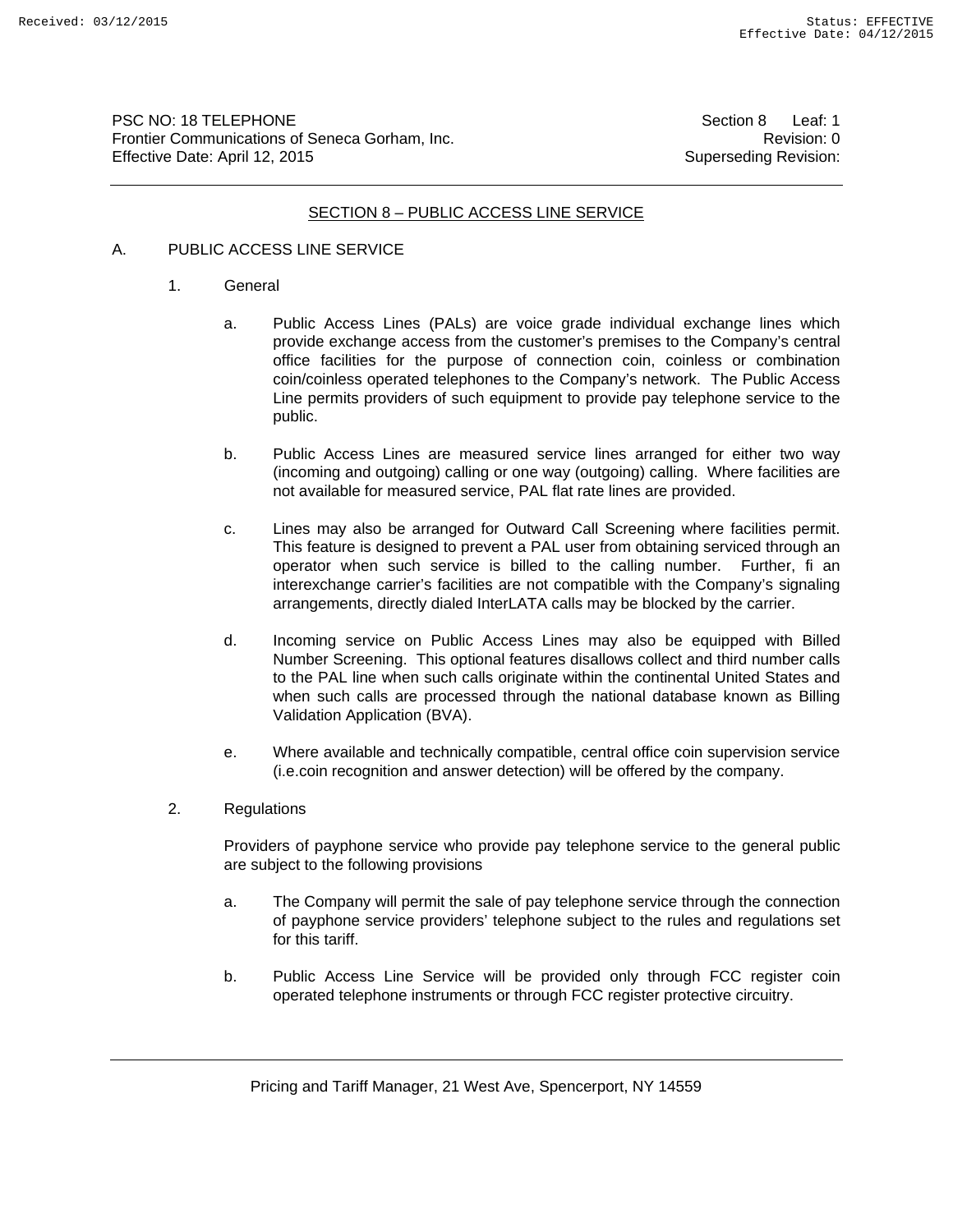PSC NO: 18 TELEPHONE Section 8 Leaf: 2 Frontier Communications of Seneca Gorham, Inc. **Revision: 0** Revision: 0 Effective Date: April 12, 2015 Superseding Revision:

#### SECTION 8 – PUBLIC ACCESS LINE SERVICE

- A. PUBLIC ACCESS LINE SERVICE (cont'd)
	- 2. Regulations (cont'd)
		- c. Public Access Line service will be provided on a message rate basis where available. In exchanges where message rate service is not available, specially rated flat rate service will be provided.
		- d. Public Access Line Service is classified as business service regardless of the type or character of the location at which it is furnished. As such, Public Access Line Service is subject to the rules and regulations, which are applicable to business service as described elsewhere in this tariff.
		- e. Providers of payphone service are required to allow coinless emergency calling by dialing 911 or a local operator (0-). When a caller dial "911" or "0", the payphone must dial those digits directly into the local network with no delay for "911" and allowing no more than nominally 5 seconds of delay after the caller dials "0". If the caller dials additional digits within the 5 seconds following the 0, call routing is at the discretion of the payphone service provider.
		- f. Payphone Service providers must provide access to local and IntraLATA directory assistance service to their customers.
		- g. In the event that a payphone is attached to a line not authorized for use with such equipment, the Company reserves the right to disconnect that customer's service.
		- h. Payphone equipment shall comply with Federal regulation relative to hearing aid compatibility and mounting height requirements for the disabled.
		- i. Changing to or from Public Access Line service may require a telephone number change. Non-recurring charges set forth in this tariff will apply.
	- 3. Responsibility of the Customer
		- a. The PAL subscriber is responsible for the installation, operation, and maintenance of any payphone used in connection with this service.
		- b. The PAL customer shall be responsible for the payment of all charges incurred through the use of the Public Access Line including local messages, toll message, and calls to directory assistance.
		- c. The PAL customer is responsible for the refund of coins lost or collected in error by the payphone.